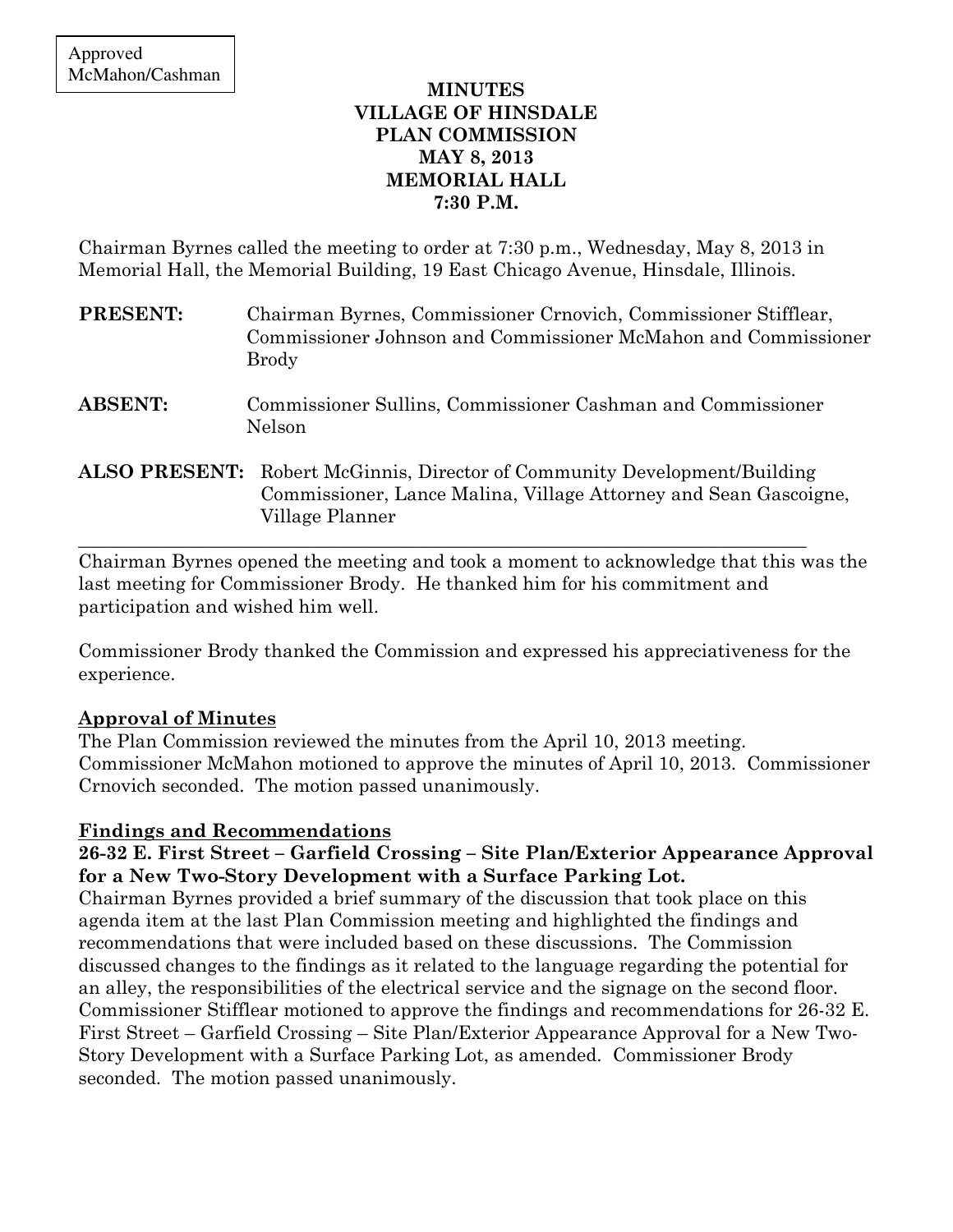### **Plan Commission Minutes May 8, 2013**  30 S. Lincoln – Site Plan/Exterior Appearance Approval for Façade Improvements.

Chairman Byrnes provided a brief summary of the discussion that took place on this agenda item at the last Plan Commission meeting and highlighted the findings and recommendations that were included based on these discussions. Commissioner McMahon motioned to approve the findings and recommendations for 30 S. Lincoln – Site Plan/Exterior Appearance Approval for Façade Improvements. Commissioner Crnovich seconded. The motion passed unanimously.

## Exterior Appearance/Site Plan Review 12 Salt Creek – Site Plan/Exterior Appearance Approval for Exterior Modifications and Façade Improvements.

John George, attorney for the applicant, introduced himself and summarized the request which included various improvements to the façade, as well as parking lot improvements.

Steve Saunders, project architect, introduced himself and summarized the proposal. He discussed several of the major changes proposed which included enclosing the entrance, increasing the amount of landscaping and increasing the size of the existing parking spaces to make them code compliant.

Mike Tripetti, landscape architect, presented the landscape improvements proposed. He acknowledged the substantial amount of existing vegetation due to the lot's location, but identified where the property could use some improvement and what they were proposing to do that.

Mr. Saunders offered some final thoughts regarding the improvements and welcomed any questions.

Commissioner Brody clarified that the third floor cantilevered, creating an element of overhang.

Mr. Saunders confirmed this and indicated that they would in fact be cantilevering the third floor, while offsetting the floor area by removing portions of the second floor directly below the overhang.

Chairman Byrnes questioned how the parking lot improvements would affect the parking counts.

Mr. Saunders indicated that the requirement was 204 spaces and they currently had 192 non-conforming spots. He then stated that the proposed changes would result in 204 code compliant spaces and increase the number of handicap spaces.

Commissioner Stifflear identified some concerns regarding parking lot landscaping and asked if the applicant had availability for additional parking spaces to offset the potential for parking lot islands.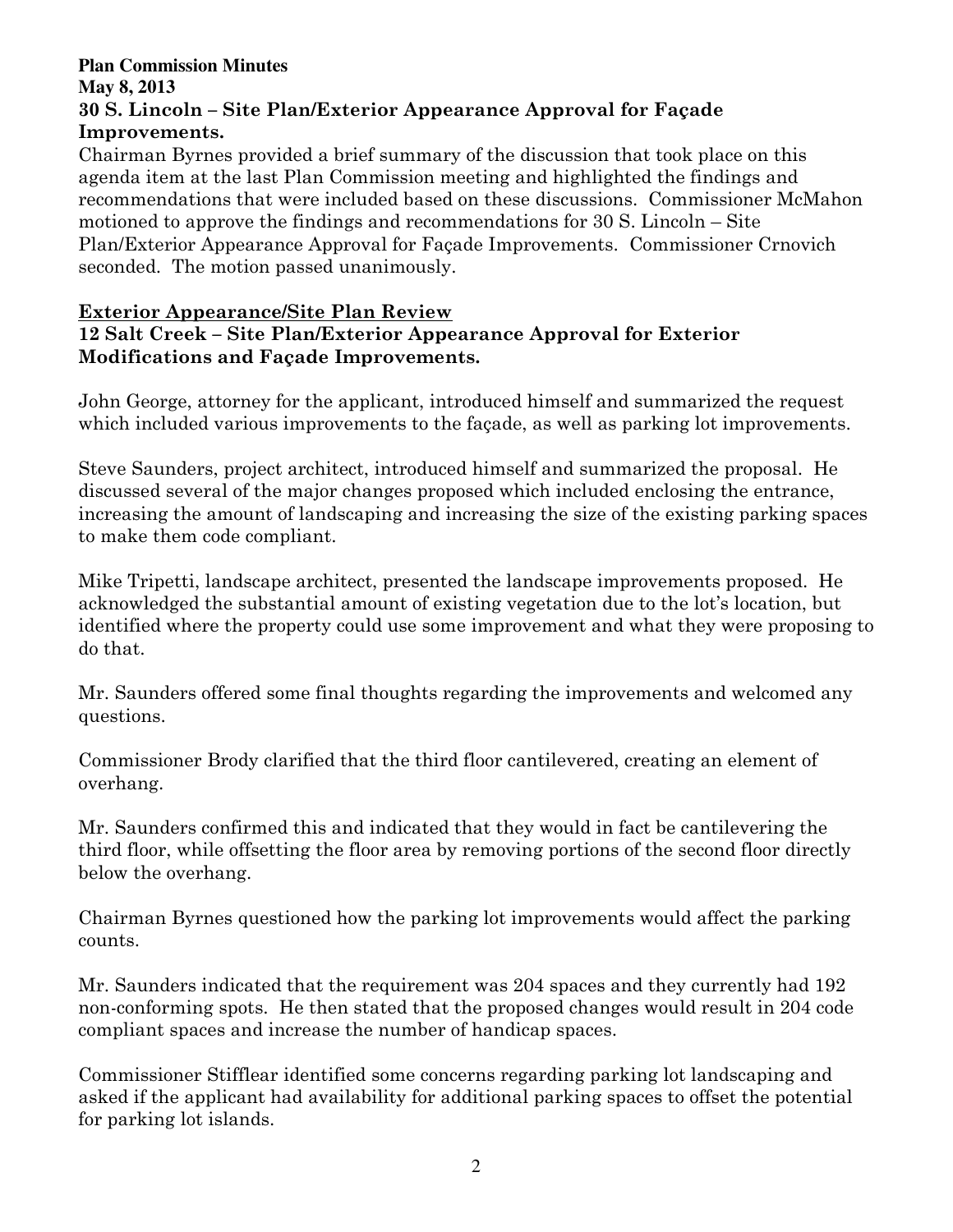Mr. Saunders indicated that while they did, they were hoping that given the number of mature trees and extensive vegetation surrounding the parking lot, plus the new peninsula running through the middle of the lot, that would satisfy any concerns the Commission may have had regarding the parking lot landscaping.

General discussion ensued regarding the existing vegetation and the Commission agreed that they were comfortable with not requiring additional landscaping islands due to the extensive number of trees and existing landscaping already on the property.

Chairman Byrnes requested some additional clarification regarding the drive aisle.

Commissioner Crnovich motioned for Site Plan Approval for Exterior Modifications and Façade Improvements at 12 Salt Creek Lane. Commissioner Johnson seconded. The motion passed unanimously.

Commissioner Stifflear suggested that the Findings and Recommendations document that the Commission's comfort with not requiring additional parking lot islands, was due to the extensive landscaping and the number of trees existing within and around the site already.

Commissioner Johnson motioned for Exterior Appearance Approval for Exterior Modifications and Façade Improvements at 12 Salt Creek Lane. Commissioner Brody seconded. The motion passed unanimously.

## Public Hearing A-04-2013 – 302 S. Grant Street – Hinsdale Historical Society – Amendment to Special Use Ordinance (Transcript of the following Public Hearing on file).

Chairman Byrnes introduced the case and summarized the request. He indicated that the request was specifically to amend the existing Special Use and was not related to site plan or exterior appearance issues. He then opened the public hearing and suggested that anyone intending to comment, be sworn in at this time.

Cindy Klima, President of the Hinsdale Historical Society, introduced herself and summarized the request which included amending the existing Special Use for Immanuel Hall. She indicated that this request was a result of direction from the Village and that they were not looking to intensify the existing uses currently in practice. She then went on to further summarize their request and explain the need for the amendment.

Chairman Byrnes requested that the applicant clarify how they intended to amend the request and then welcomed comments from the public.

Jane Coyne introduced herself and expressed her support for the request. She summarized some of the financial obligations of the Society and how the amendment would allow them to continue using the hall as they always have to support those costs.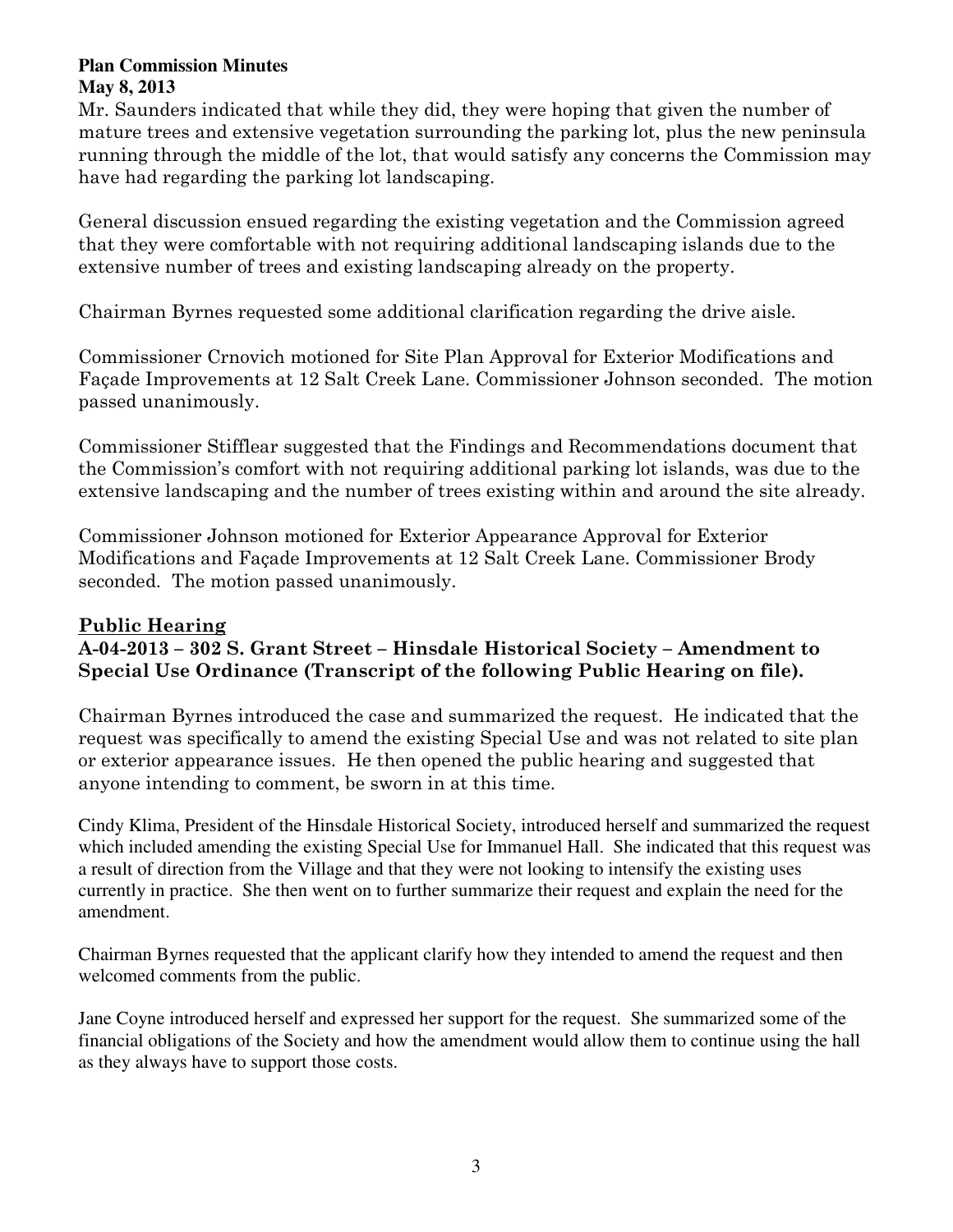Mark Alder introduced himself and expressed some of the concerns of the neighbors, including certain areas where he felt there were specific conflicts with the Special Use standards such as the adverse impact to the neighbors.

Jan Grisemer stated her support for the proposal. She identified several points for the Commission to consider, which she believed garnered support for the request.

Maria Banks and Maria Baksay, both spoke in opposition to the request stating several reasons why they felt the application should not be approved.

Frank Gonzalez introduced himself and asked for clarification regarding the language and what exactly was changing.

Chairman Byrnes summarized the list of existing uses and some examples of the functions held over the past couple of years. He indicated that the only item he identified on the list of activities currently taking place that he didn't see in the ordinance was weddings, and there had only been three.

Commissioner Stifflear requested some clarification on the history of Immanuel Hall and the Historical Society. He clarified his thoughts and his understanding of the existing allowances, based on the history of events.

General discussion ensued amongst the Commission regarding the history of Immanuel Hall, as well as other zoning requests the Hall had received approval for.

Karen Lopez introduced herself and identified herself as a member of the Historical Society's Board. She offered her support for the request and indicated that her family lives in a different area of Hinsdale, but deals with what she felt were comparable conditions and didn't understand why the Historical Society was being held to greater restrictions.

Ms. Banks offered additional thoughts regarding why she did not feel they were comparable situations.

Tom and Ann Smith introduced themselves. They provided several examples of positive aspects of Immanuel Hall and also identified what their concerns were regarding the existing request. Ms. Smith explained some of the history and indicated that while the Society feels that nothing is changing, the proposed language does not reflect that.

Discussion ensued regarding the Robert Crown event and the Smith's offered their thoughts on the event. She went on to say that while they don't necessarily take issue with many of the Society's events, they have real concerns regarding the elimination of pertinent language that currently exists regarding the frequency of events. Ms. Smith explained that they have always supported Immanuel Hall's uses and ancillary impacts, but has serious concerns now that the language being proposed is so broad.

Lance Malina, Village Attorney, offered a legal position and case law on the interpretation of specific areas within the agreement that posed some confusion amongst the Commission and neighbors relating to an agreement between Immanuel Hall and an individual neighbor.

Barb Thayer introduced herself and summarized the Robert Crown event. She expressed the several benefits that the event provided for Hinsdale and explained that it would be a shame if they were not able to use the Hall for this function in the future.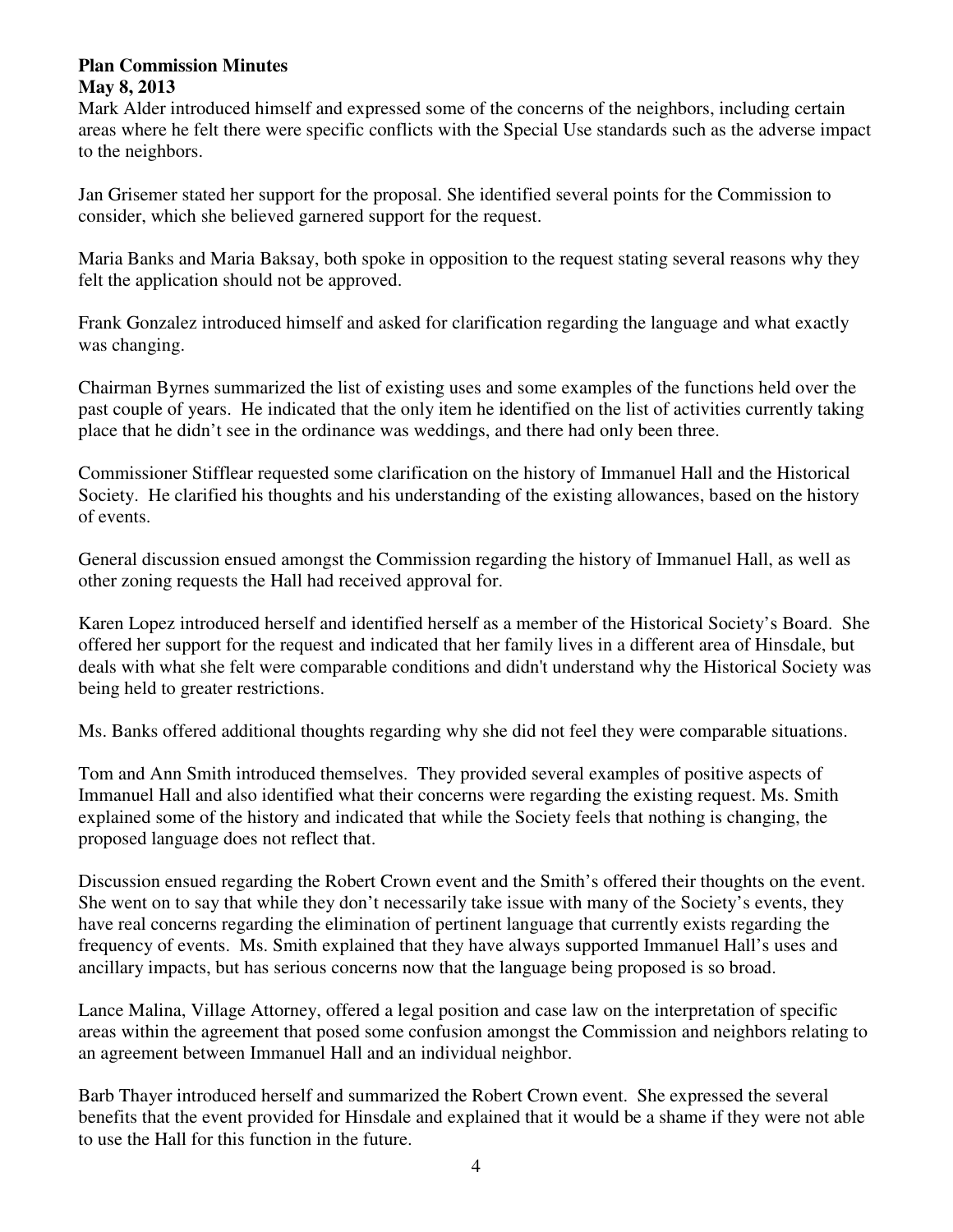Doug Bemiss introduced himself and expressed his opposition to the proposed changes and cited several examples of why he didn't feel the request was appropriate. He indicated that when they built their house, Immanuel Hall was only a construction site and they weren't aware of the uses. He suggested that the uses being held there were not in keeping with the documents filed with several various agencies.

Chairman Byrnes informed Mr. Bemiss that all of the uses he is providing were all in place and had already been approved at the time they moved in.

Mr. Malina suggested that the construction Mr. Bemiss was referring to was for an addition, but the ordinance and the uses precede that by several years. He then stated that while he can't speak to whether the Society is holding uses inconsistent to those in the ordinance, he can say that the uses being held at Immanuel Hall are consistent with those generally operated by a not-for-profit with tax exempt status.

General discussion ensued regarding the types of uses and the frequency.

Mr. Alder re-approached and expressed some additional concerns in response to the comments made by the representative of Robert Crown.

Randi Bemiss introduced herself and offered her thoughts regarding the requested proposal. She suggested that the frequency of the events actually being hosted by the Hall were not as presented and that much of the information they had retrieved, had been kept from them. She continued to summarize much of the information she was able to obtain generally regarding historical preservation and accessibility.

Chairman Byrnes clarified the Commission's purview and explained that many of her comments were relevant to site plan review and their only function tonight was for the uses.

Mr. Malina further explained why it was not the Plan Commission's responsibility to enforce or discuss many of the suggested issues Ms. Bemiss was referencing.

Ms. Bemiss continued her presentation summarizing her findings and suggested involvement of specific Village officials.

Commissioner Stifflear suggested that the applicant not use this opportunity to make the volunteers of the community scapegoats and asked if she could please limit her comments to issues related specifically to the uses.

Ms. Bemiss requested to continue her presentation and general discussion ensued regarding the relevance of the information being presented and the request before the Commission. Certain Commissioners cautioned Ms. Bemiss against making mischaracterizations and debating personal issues.

Ms. Bemiss continued her presentation and provided the Commission additional documentation she had obtained.

Commissioner Stifflear asked Ms. Klima to respond to some of the claims that the Society's functions would have an adverse impact on the neighborhood.

Ms. Klima reiterated that they were not looking to intensify the existing uses, only to continue operating as they have for the past 12 years.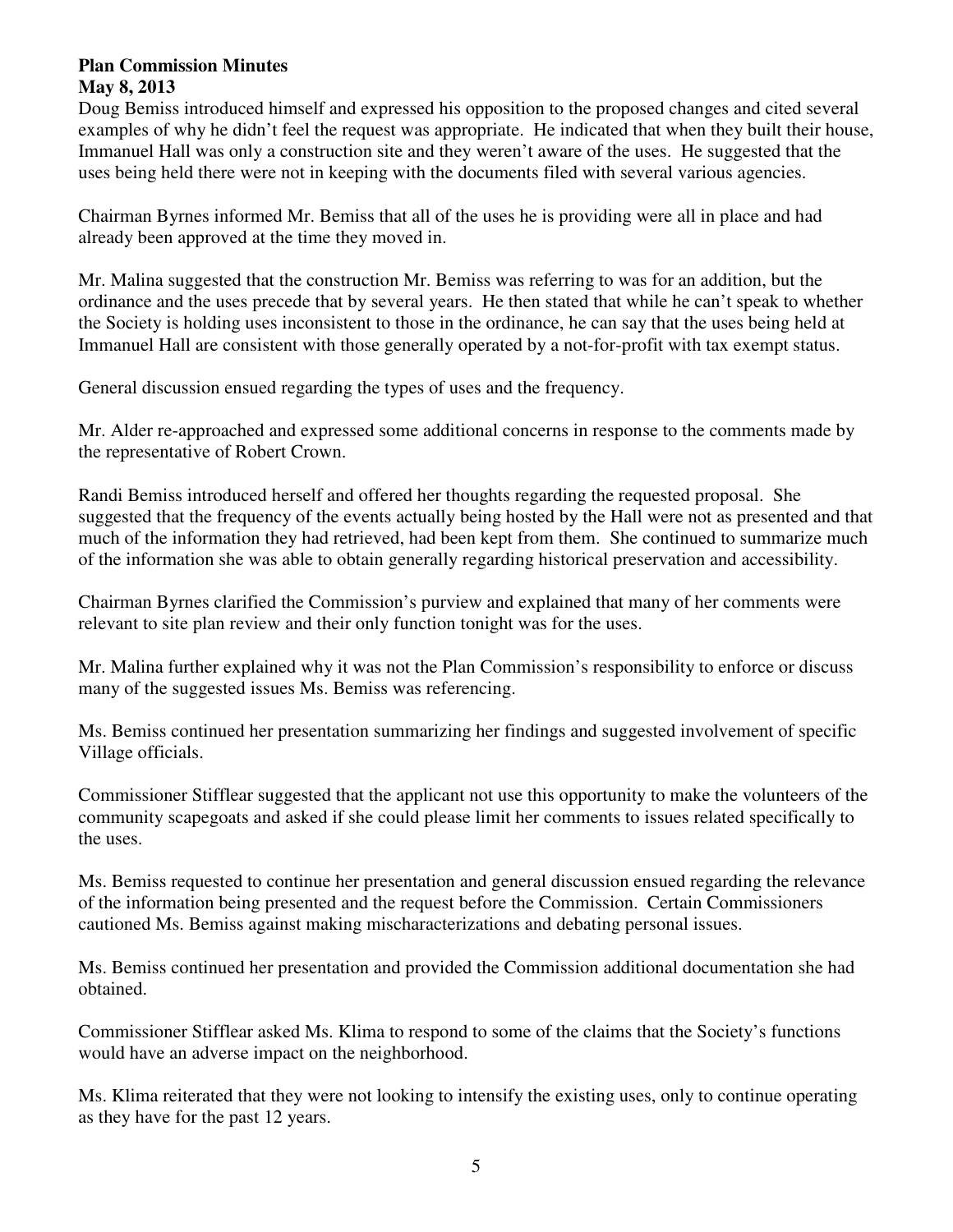General discussion ensued regarding the clarification of the proposed language and the frequency of the scheduled events.

Commissioner Brody expressed some concerns with wedding receptions and general discussion ensued regarding the frequency of larger events.

Ms. Smith expressed the desire to protect the neighbor's interests and concerns with the ambiguity of the language and suggested that while the current board may be well intentioned, future boards may not.

General discussion ensued regarding the existing traffic and parking situations in the neighborhood.

Commissioner Stifflear questioned potential implications with closing the public hearing and Mr. Malina suggested keeping the hearing open due to the number of uncertainties.

General discussion ensued amongst the Commission, which identified both public benefits of the site as well as concerns regarding the ambiguity of the proposed changes to the language for the proposed uses.

Commissioner Johnson stated that she believed the Society provided a very inherent value to the community and although she felt the language as proposed was too general, the Commission needed to work with them on language to afford them the opportunity to be a viable organization. She then suggested taking the existing allowances, adding the additional uses to them and coming to an agreement with the neighbors.

Chairman Byrnes expressed his thoughts and general discussion ensued how to best accomplish the goals of the Historical Society while being sensitive to the concerns of the neighbors.

Certain Commissioners agreed that time was not necessarily of the essence and Commissioner Stifflear suggested that they could ask the Board to extend the temporary use to get it done correctly.

Mr. Malina provided suggestions to consider that may accomplish the goals and desires of both the Commission and the neighbors, which included oversight on all non-Society sponsored events and a special Board approval for events that would exceed the maximum allowance for the building's capacity.

General discussion continued regarding suggested considerations to be taken when working to establish any changes to the existing language and/or uses in the ordinance. The Commission generally agreed that the language and uses should not be as broad as it currently was proposed, but at the same time shouldn't be so onerous and restrictive that it provided the applicant no flexibility to maintain a viable organization.

Commissioner Crnovich provided some additional thoughts regarding her experiences with living across the street from a property in the Institutional Buildings District. She suggested how the parking may be handled as well implementing a plan for frequency. She offered some final thoughts and hoped the two sides could work together to find a compromise.

Ms. Lopez indicated that they have a parking contract with Zion to manage the parking issues for large events.